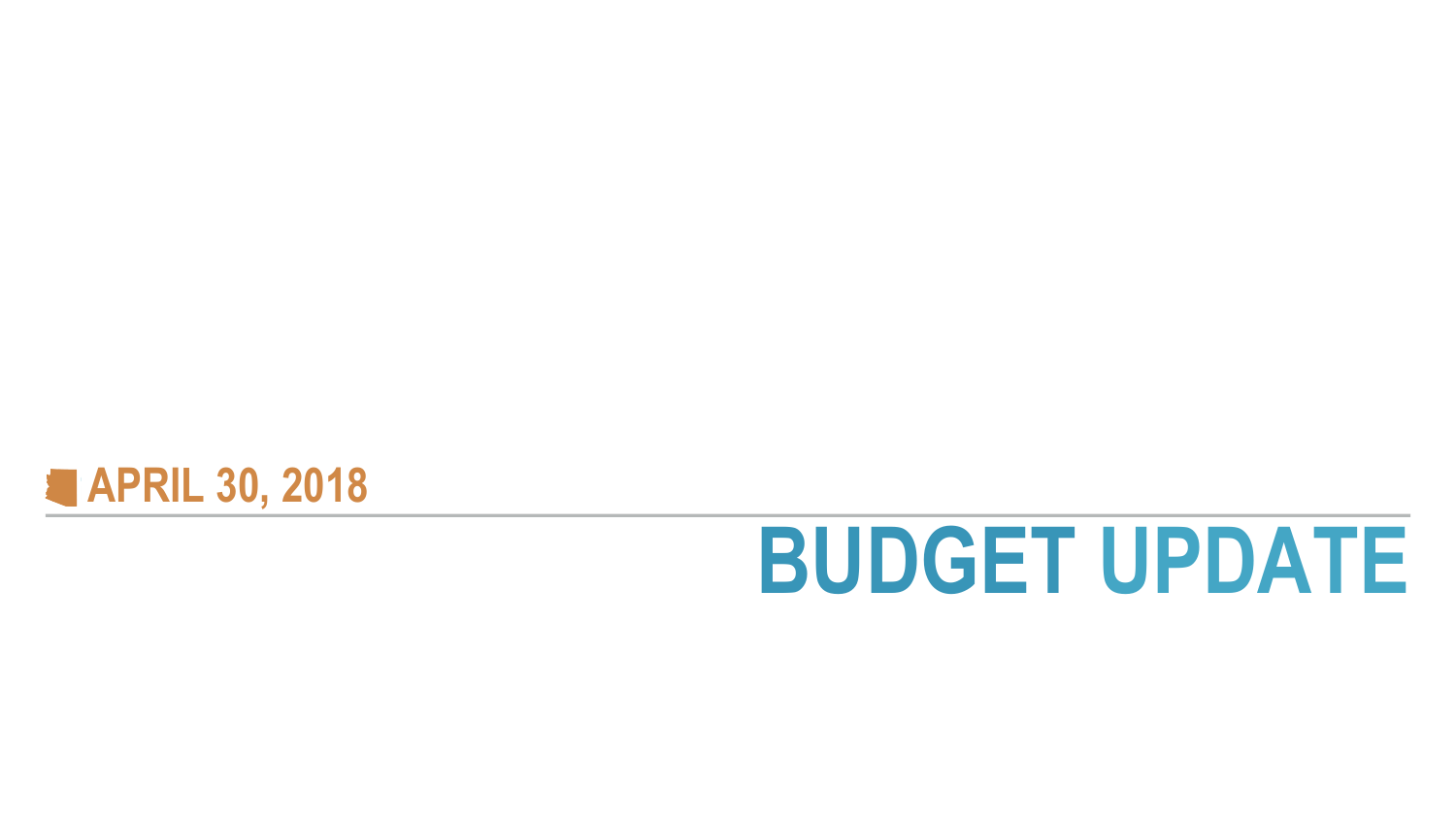## **OVERVIEW**

|                           | <b>FY19</b> | <b>FY20</b> | <b>FY21</b> |
|---------------------------|-------------|-------------|-------------|
| <b>TOTAL GF BUDGET</b>    | \$10.4 B    | \$10.8 B    | \$11.3 B    |
| <b>Spending Increase</b>  | 5.7%        | 3.9%        | 4.8%        |
| <b>Structural Balance</b> | \$150m      | \$45m       | \$2m        |
| <b>Cash Balance</b>       | \$240m      | \$192m      | \$106m      |

### Rainy Day Fund= \$467m Average spending growth '01-'08: 7.9% ('07: 23%)

Average spending growth '15-'19: 2.9%

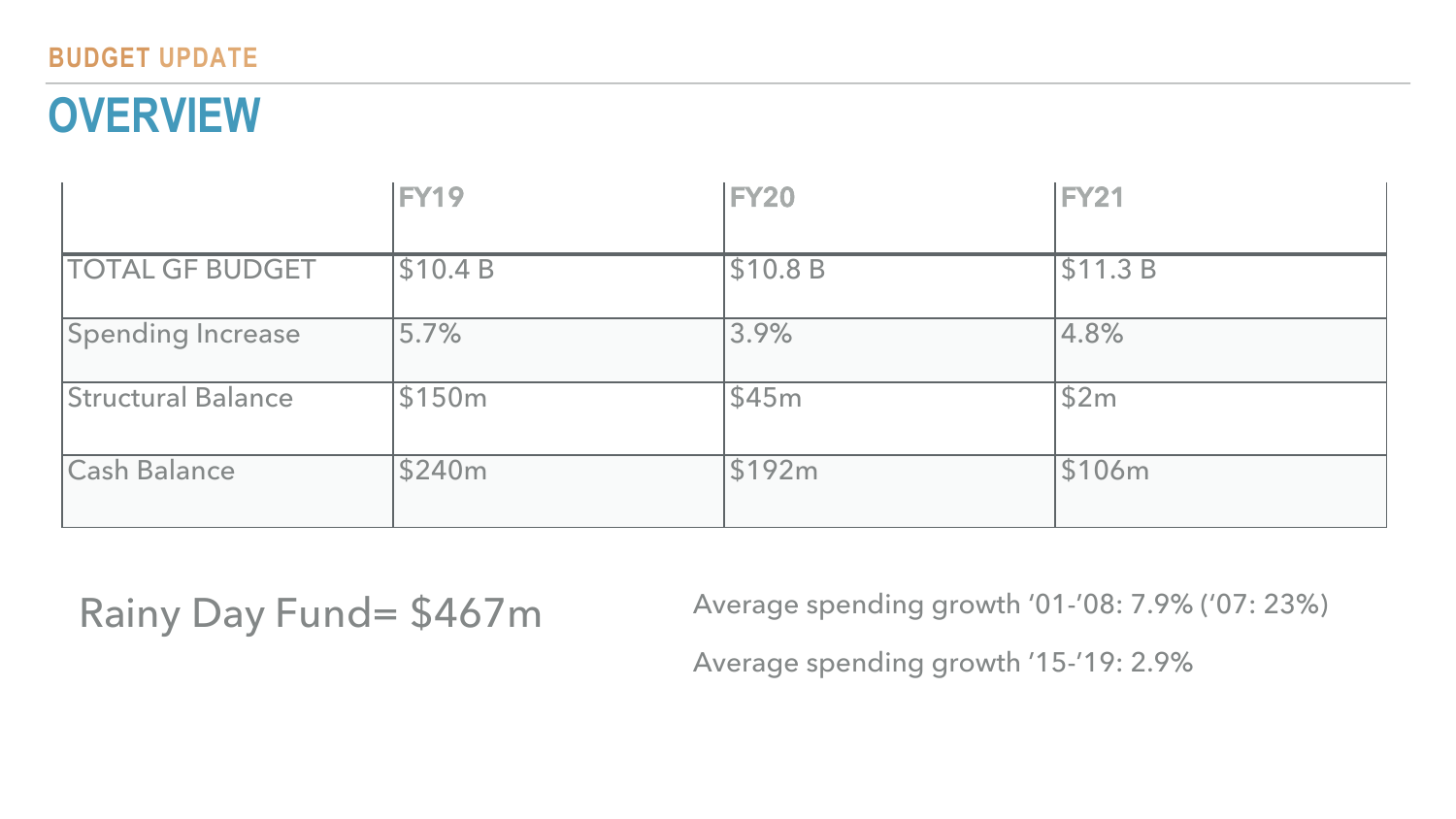- ▸ #20x2020
- ▶ In the base level
- ▸ Inflated
- ▸ Ongoing
- ▸ Permanent
- ▶ 20% increase over FY17

## **TEACHER PAY**

*\*Plan includes two-year bridge to Prop 301* 

*\*Advance-appropriated* 

| <b>Fiscal Year</b>        | <b>Increase</b> | <b>Amount</b>   | <b>School Year</b> |
|---------------------------|-----------------|-----------------|--------------------|
|                           |                 |                 |                    |
| <b>FY 18</b>              | 1%              | \$32.3m         | 2017-2018          |
| <b>FY 19</b>              | 9%              | \$272.6m        | 2018-2019          |
| <b>FY 20</b>              | 5%              | \$164.7m        | 2019-2020          |
| <b>FY 21</b>              | 5%              | \$174.5m        | 2020-2021          |
| <b>Total, Ongoing 20%</b> |                 | <b>\$644.1m</b> |                    |

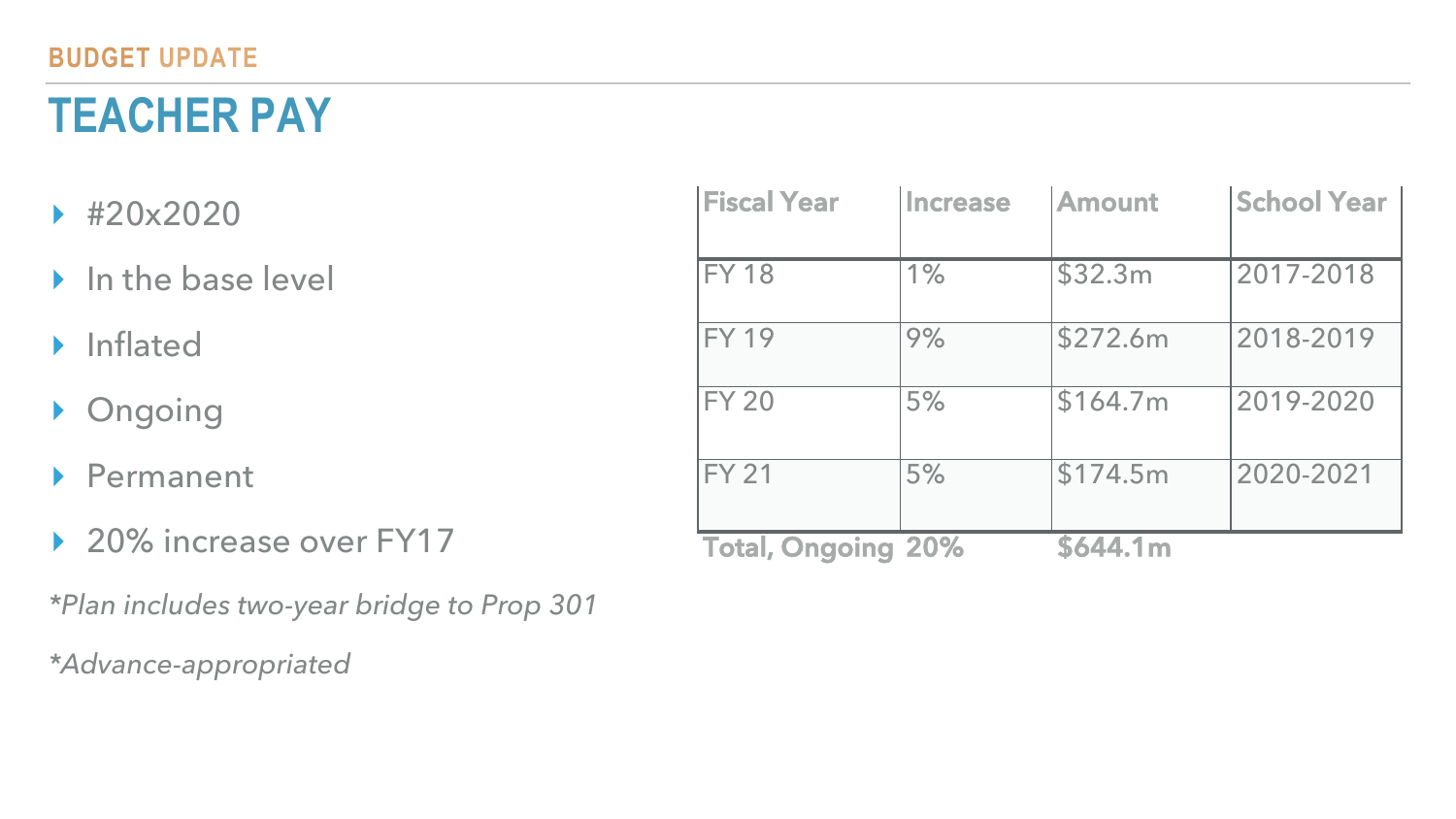## **OTHER K-12 SPENDING**

- ▸ Additional Assistance
	- ▸ Fully Funded; advanced appropriated
	- ▸ \$371m (phased in over 5 years)
	- ▶ \$100m this year
		- ▸ Fully funds small and rural schools
- ▶ Arizona School for the Deaf and Blind
	- ▸ \$2m (early childhood intervention)
	- ▸ Teachers are included in pay package
- ▸ Career and Technical Education (JTED)
	- ▸ \$1.8m Fully funds all JTEDs

#### ▶ School Safety

- ▶ Behavorial Health Specialists
	- ▶ \$3m State
	- ▸ \$7m Federal Drawdown
- ▸ \$600k over 3 years to improve background check system
- ▶ Schools Paid for w/Cash
	- ▸ \$88m
- **Building Renewal** 
	- ▸ \$53m (highest level since 2007)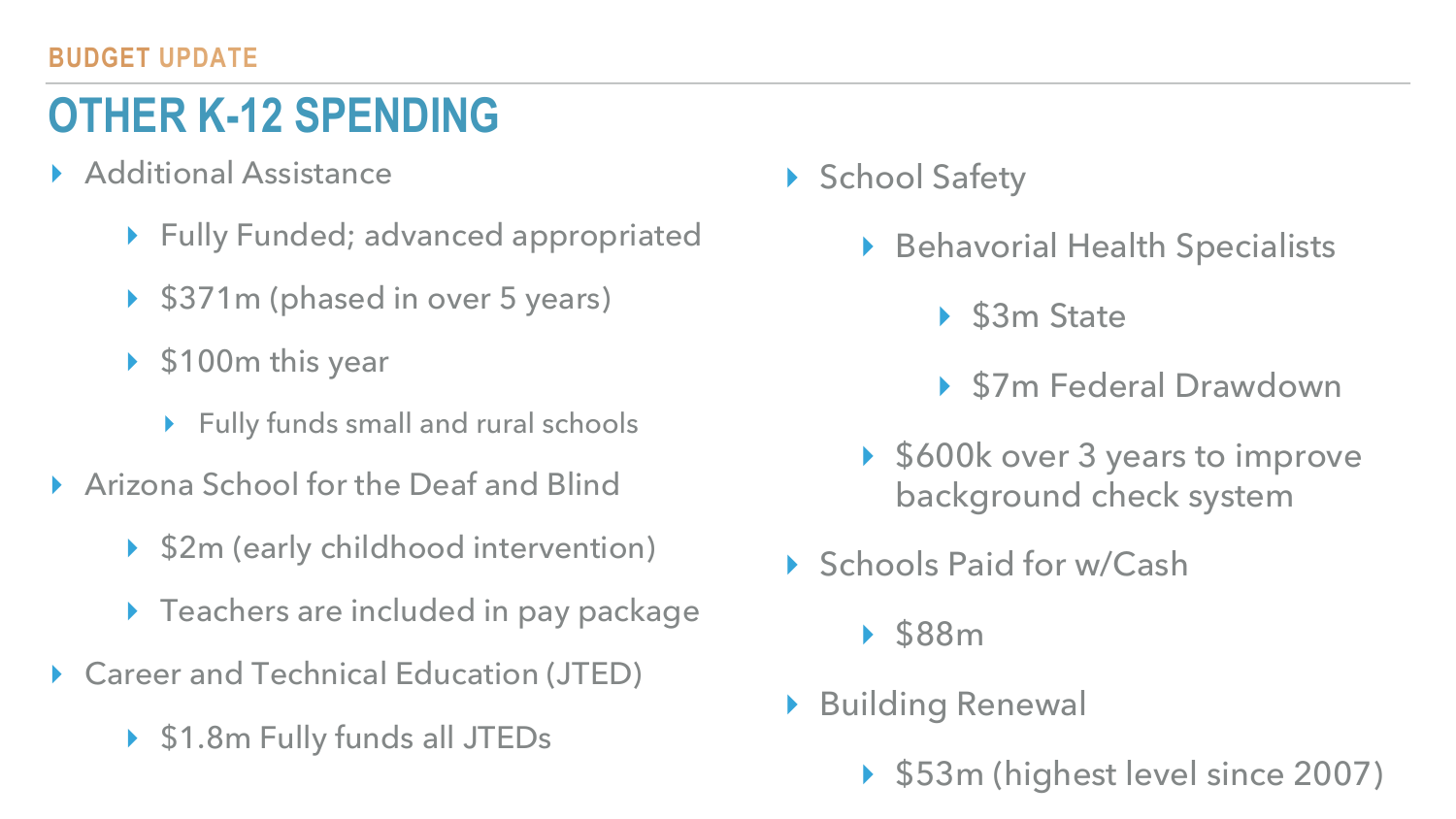# **HIGHER EDUCATION**

- ▸ Funding Arizona's Universities
- ▸ ASU, NAU, UofA
	- ▸ \$27m (capital funding)
	- ▸ \$8m (resident student funding)
	- for the Philosophy of Freedom at the UofA)

▶ \$2m (ASU School of Civic and Economic Thought and Leadership; Center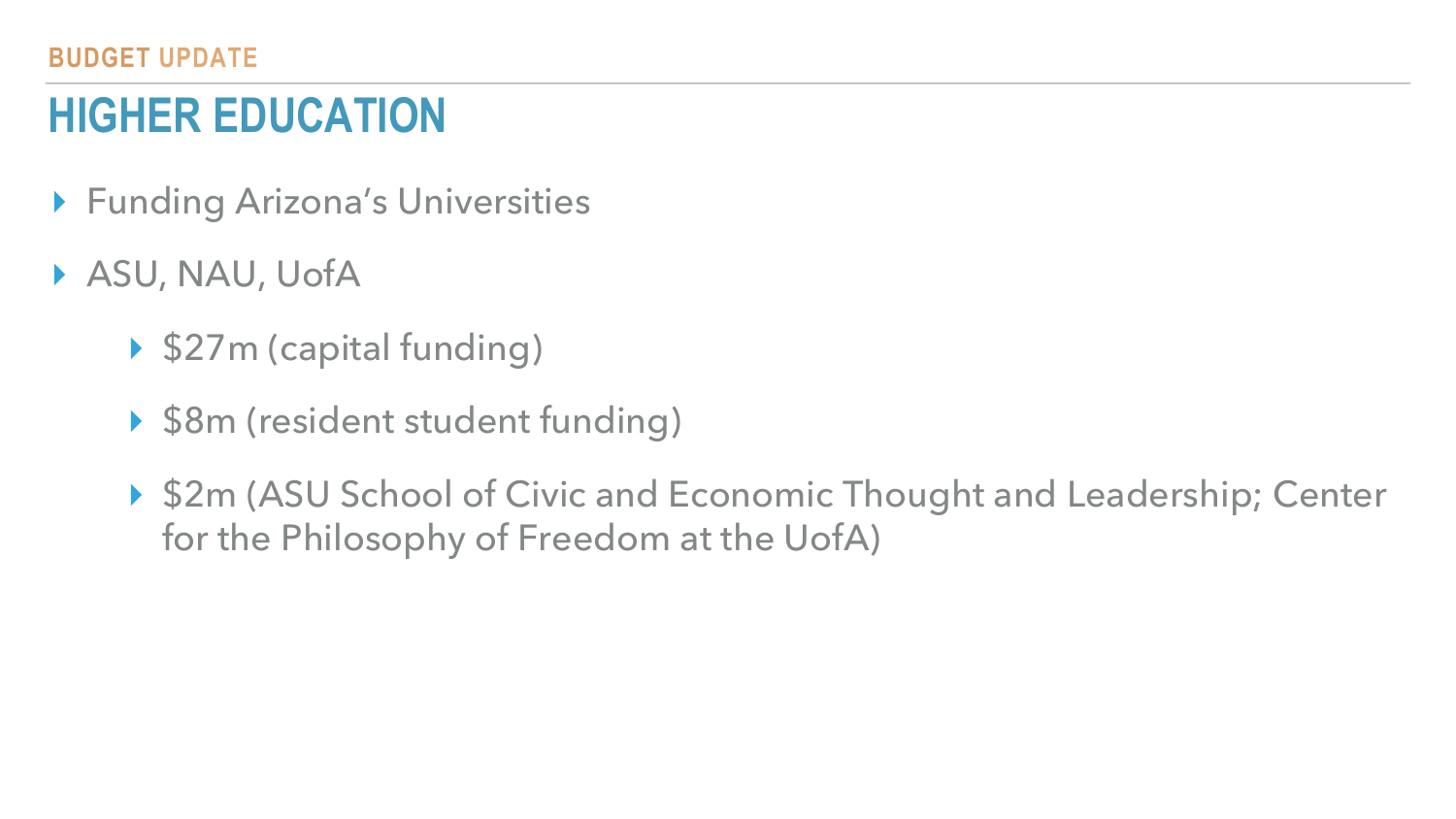## **HEALTHCARE**

- ▸ Increased Funding for Critical Access (rural) Hospitals ▸ \$1.8m ▸ 2.5% (in-patient and out-patient AHCCCS rates) ▶ 1<sup>st</sup> increase since 2007 ▸ \$55m \$10m General Fund ▸ \$3m Hospital Assessment ▸ Skilled Nursing Provider Rate Increase ▸ \$2.7m (AHCCCS) ▸ \$200k (DES/DD) ▶ Tobacco Tax Alignment ▸ \$35m savings Developmental Disabilities ▸ \$13m ▸ Alzheimer's Funding ▸ \$2m
	-
- ▸ Provider Rate Increase for Hospitals
- -
	- -
		-
		- ▸ \$42m Federal Funds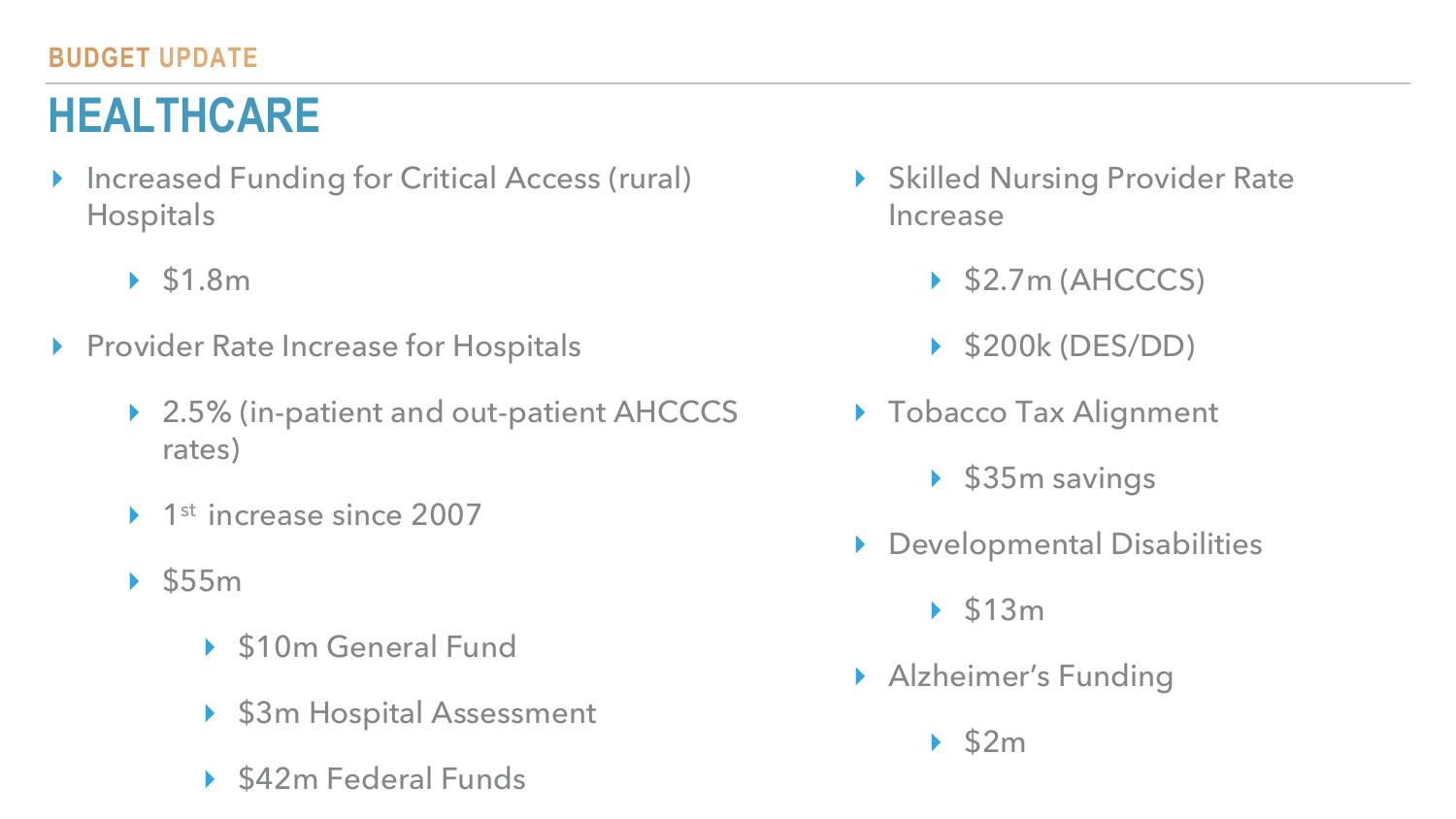## **BUDGET UPDATE COUNTY MONEY**

#### ▸ Eliminate County Contribution for Medicaid State Match (DUC Pool Payments)



- - ▸ \$2.6m (ongoing)
- ▸ Pinal, Yavapai, Mohave ongoing \$550k distribution
	- ▸ \$1.7m
- ▸ Juvenile Corrections Offset
	- ▸ \$11.3m (one-time)
- ▶ Eliminate Arizona State Hospital SVP Shift
	- ▸ \$3m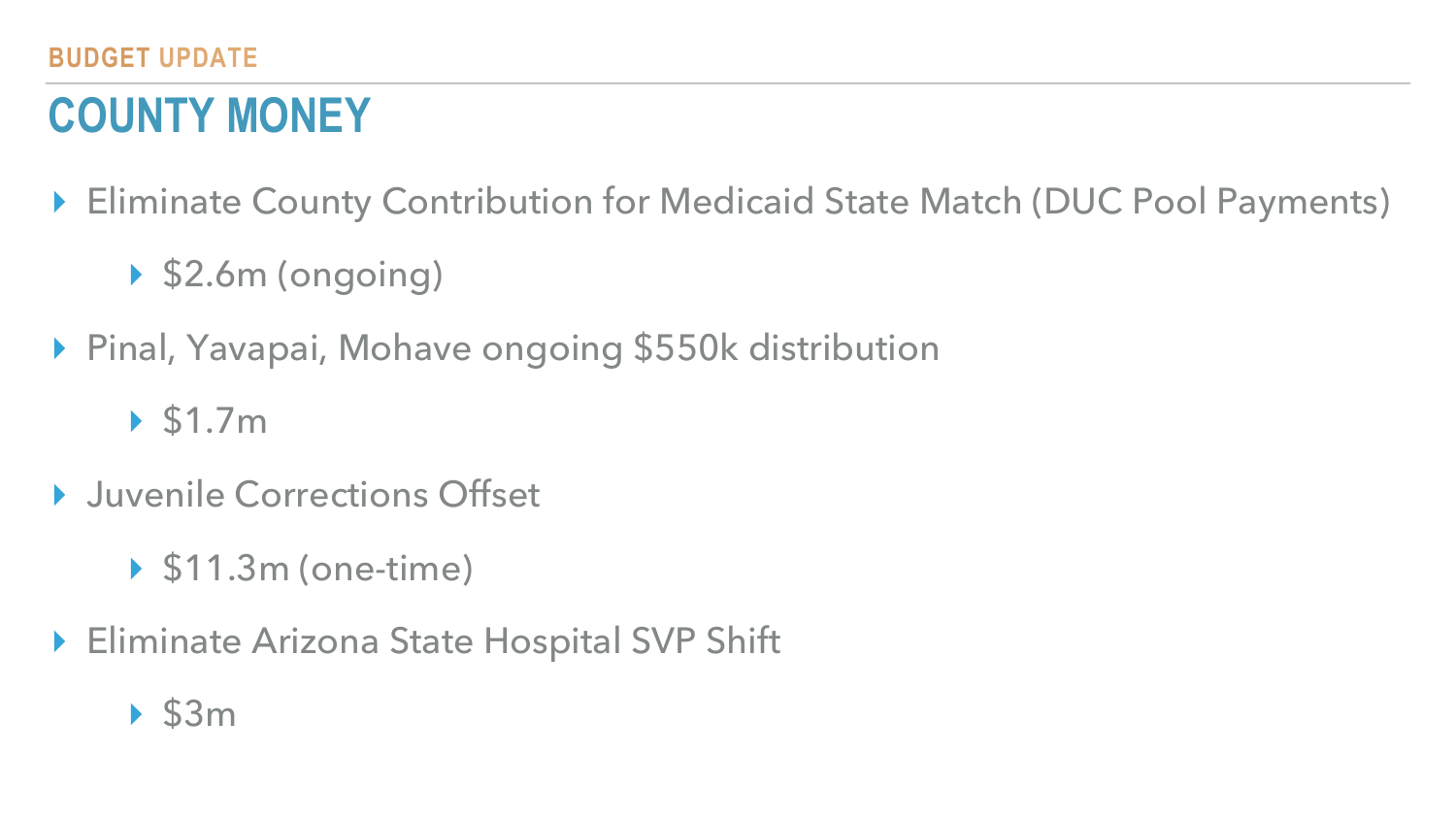### **BUDGET UPDATE PUBLIC SAFETY**

▸ Wrong-Way Driver Night Watch

- ▸ \$1.4m
- ▸ 6 Troopers
- ▸ Fully Funded
- ▶ Border Strike Force
	- ▸ \$2.9m
	- ▸ 12 Troopers
	- ▸ Fully Funded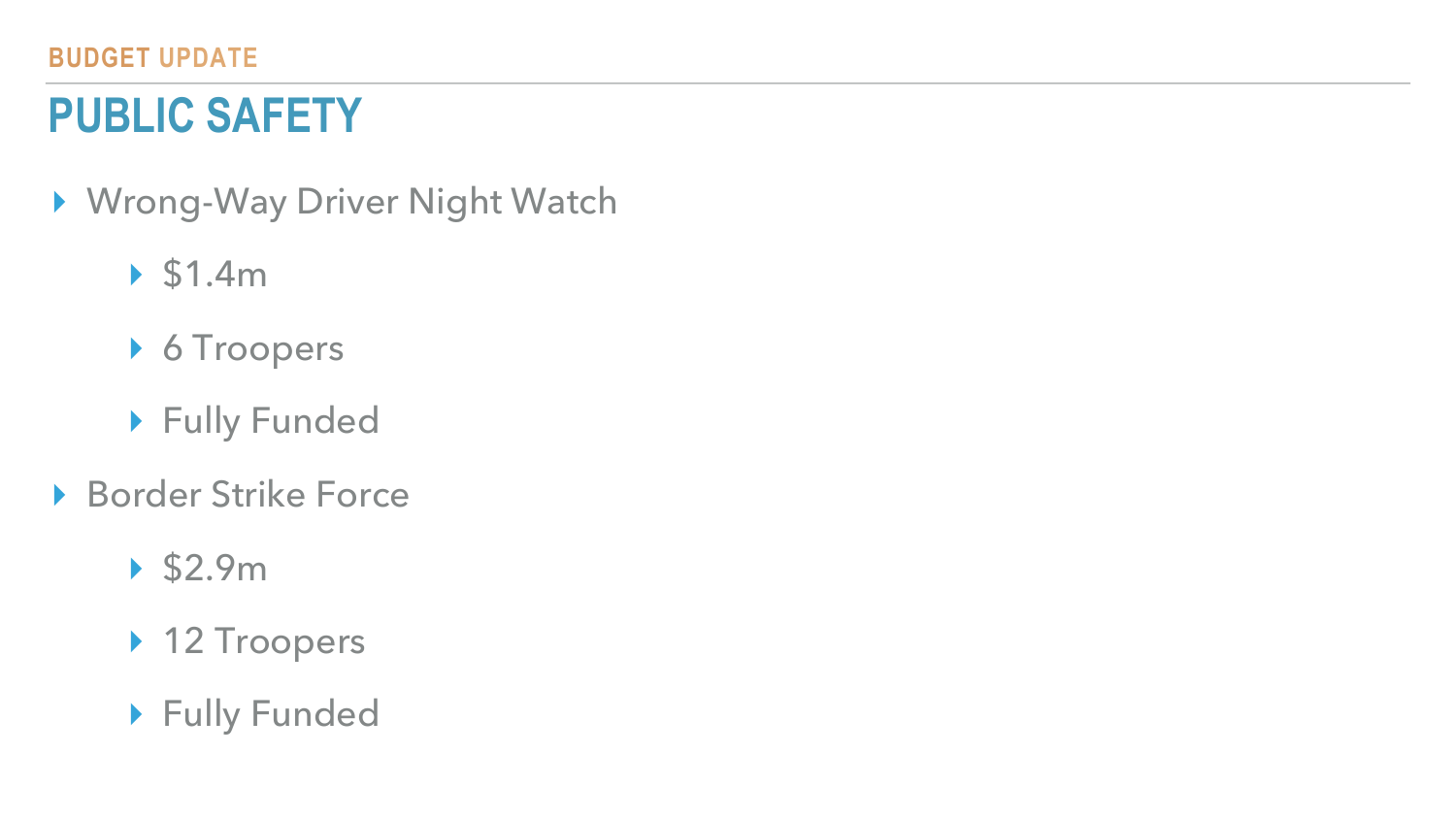## **VETERANS**

- ▸ Veterans Homes
	- ▸ \$8m additional dollars
	- ▸ Increased construction costs and capacity to serve veterans
	- ▸ Yuma and Flagstaff homes scheduled for 2019
- ▸ Increase Veterans Pension Exemption

#### ▸ \$2m

▸ Increase from \$2,500 to \$3,500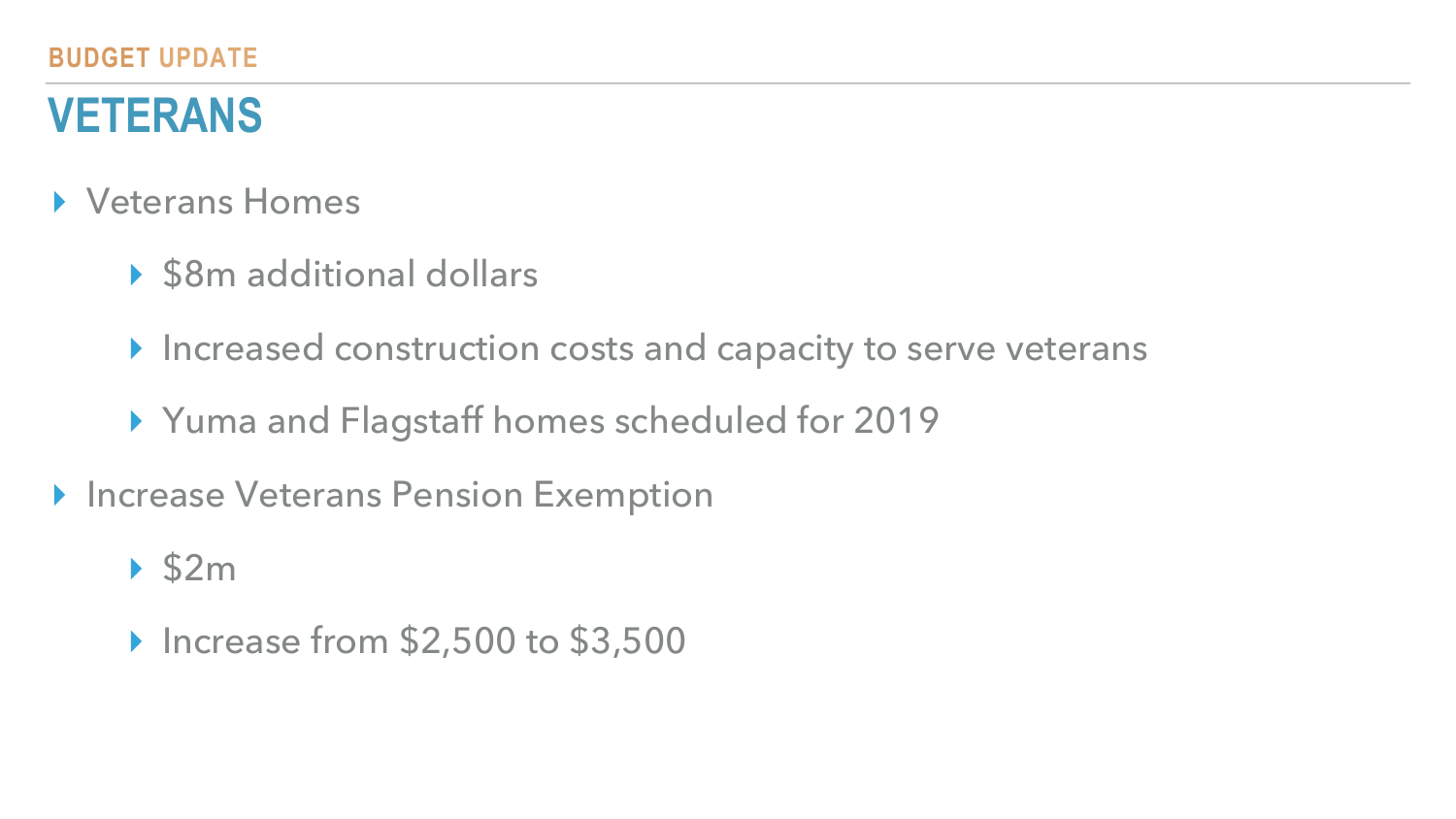## **OTHER INVESTMENTS**

- ▸ Adoption Subsidies
	- ▸ Fully Funded
	- ▸ Multiple fund sources
- ▸ Arts
	- ▸ \$2m
	- ▸ Increase of \$500,000
- ▸ Arizona Food Banks
	- ▸ \$1m
	- ▸ Increasing food bank capacity, including rural food banks